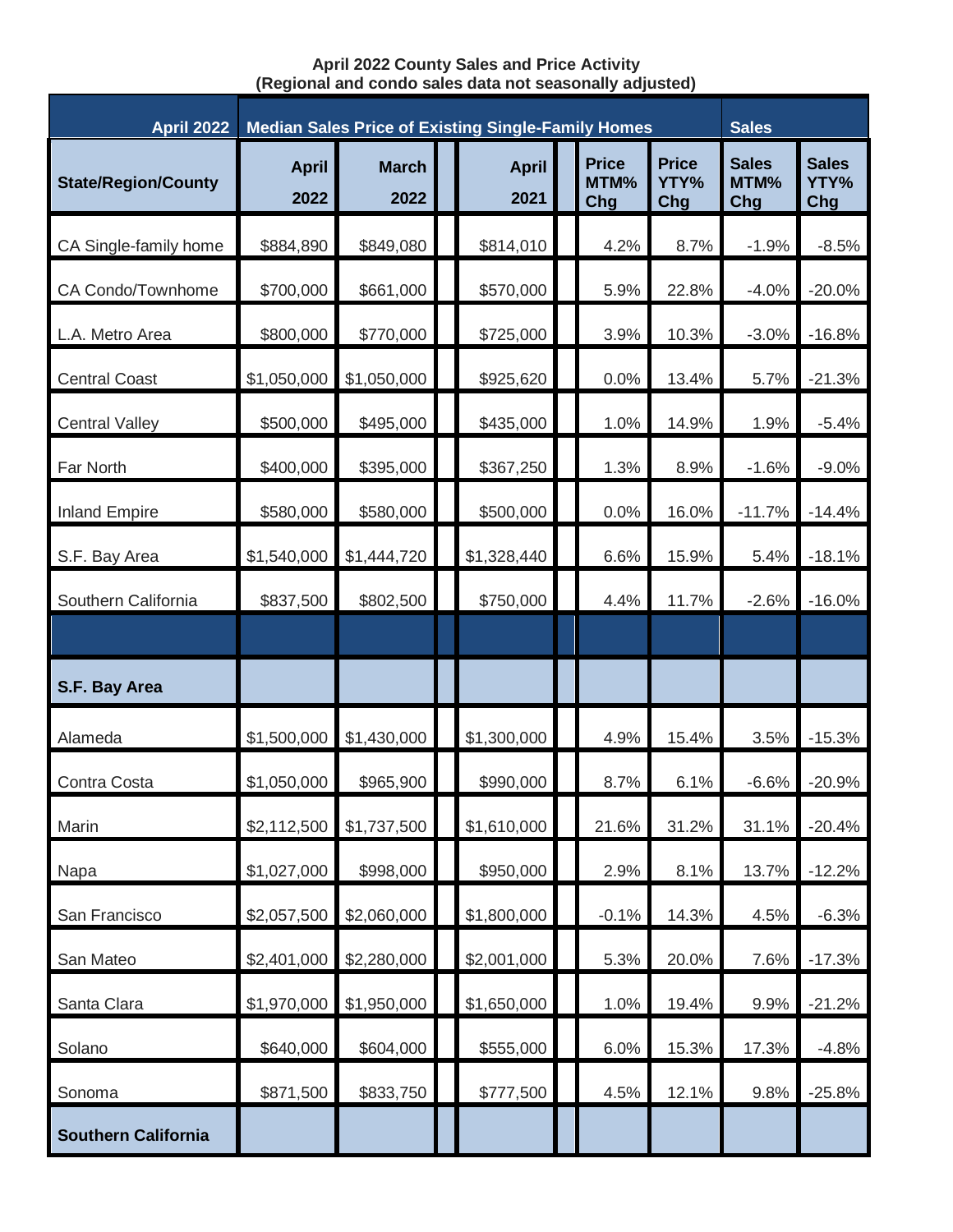| Los Angeles           | \$801,680   | \$781,050   | \$728,800   | 2.6%     | 10.0%   | 2.9%     | $-12.8%$ |
|-----------------------|-------------|-------------|-------------|----------|---------|----------|----------|
| Orange                | \$1,325,000 | \$1,305,000 | \$1,100,000 | 1.5%     | 20.5%   | 4.3%     | $-27.6%$ |
| Riverside             | \$630,000   | \$620,000   | \$545,500   | 1.6%     | 15.5%   | $-9.7%$  | $-12.6%$ |
| San Bernardino        | \$495,000   | \$475,000   | \$405,000   | 4.2%     | 22.2%   | $-15.6%$ | $-17.6%$ |
| San Diego             | \$975,000   | \$950,000   | \$825,120   | 2.6%     | 18.2%   | $-1.3%$  | $-12.6%$ |
| Ventura               | \$955,000   | \$914,000   | \$865,000   | 4.5%     | 10.4%   | $-3.0%$  | $-20.1%$ |
| <b>Central Coast</b>  |             |             |             |          |         |          |          |
| Monterey              | \$903,500   | \$911,000   | \$840,000   | $-0.8%$  | 7.6%    | $-18.9%$ | $-24.2%$ |
| San Luis Obispo       | \$890,000   | \$903,000   | \$799,950   | $-1.4%$  | 11.3%   | 25.5%    | $-22.8%$ |
| Santa Barbara         | \$1,200,000 | \$1,300,000 | \$1,100,000 | $-7.7%$  | 9.1%    | $-3.5%$  | $-23.2%$ |
| Santa Cruz            | \$1,410,000 | \$1,600,000 | \$1,265,000 | $-11.9%$ | 11.5%   | 29.0%    | $-12.7%$ |
| <b>Central Valley</b> |             |             |             |          |         |          |          |
| Fresno                | \$425,000   | \$415,000   | \$355,000   | 2.4%     | 19.7%   | 1.2%     | $-0.7%$  |
|                       |             |             |             |          |         |          |          |
| Glenn                 | \$281,260   | \$320,000   | \$302,500   | $-12.1%$ | $-7.0%$ | $-17.6%$ | $-41.7%$ |
| Kern                  | \$385,000   | \$369,750   | \$315,000   | 4.1%     | 22.2%   | $-3.5%$  | $-13.1%$ |
| Kings                 | \$360,000   | \$325,000   | \$305,000   | 10.8%    | 18.0%   | 9.5%     | $-24.0%$ |
| Madera                | \$418,000   | \$430,000   | \$378,000   | $-2.8%$  | 10.6%   | $-3.3%$  | 3.5%     |
| Merced                | \$395,000   | \$385,000   | \$325,000   | 2.6%     | 21.5%   | 4.2%     | 3.4%     |
| Placer                | \$717,000   | \$701,730   | \$625,000   | 2.2%     | 14.7%   | 5.3%     | $-11.1%$ |
| Sacramento            | \$570,000   | \$560,000   | \$490,000   | 1.8%     | 16.3%   | 6.7%     | $-5.1%$  |
| San Benito            | \$860,000   | \$835,000   | \$722,500   | 3.0%     | 19.0%   | 6.7%     | $-25.0%$ |
| San Joaquin           | \$555,000   | \$550,000   | \$490,000   | 0.9%     | 13.3%   | $-5.4%$  | $-3.3%$  |
| Stanislaus            | \$485,000   | \$470,500   | \$419,000   | 3.1%     | 15.8%   | $-3.0%$  | $-2.3%$  |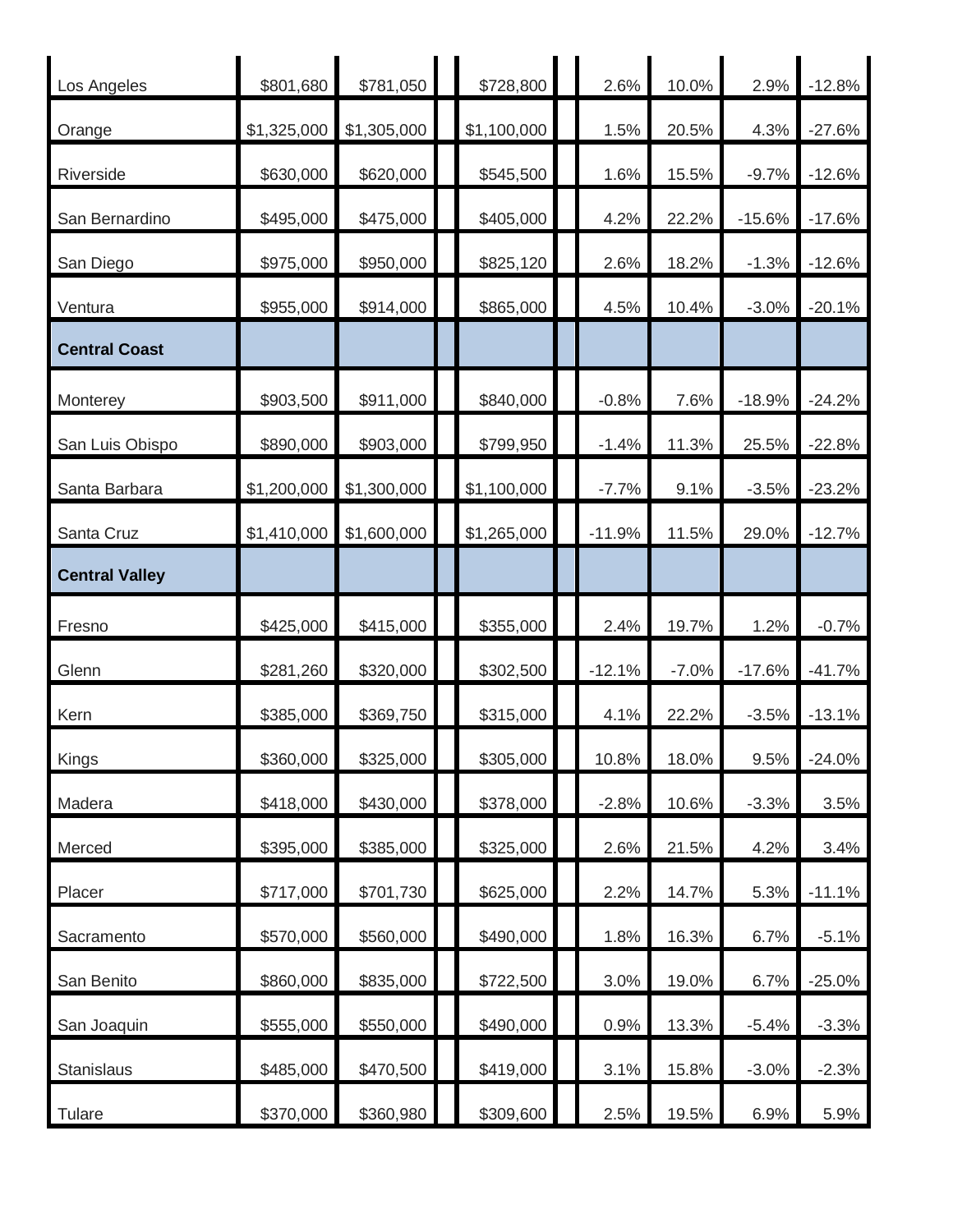| <b>Far North</b>         |             |             |           |          |          |          |          |
|--------------------------|-------------|-------------|-----------|----------|----------|----------|----------|
| <b>Butte</b>             | \$467,250   | \$465,000   | \$438,500 | 0.5%     | 6.6%     | 15.6%    | $-10.3%$ |
| Lassen                   | \$245,000   | \$243,000   | \$253,000 | 0.8%     | $-3.2%$  | $-32.3%$ | $-8.7%$  |
| Plumas                   | \$350,000   | \$391,500   | \$400,000 | $-10.6%$ | $-12.5%$ | 31.8%    | $-29.3%$ |
| Shasta                   | \$389,000   | \$390,000   | \$350,000 | $-0.3%$  | 11.1%    | $-12.8%$ | $-5.5%$  |
| Siskiyou                 | \$322,250   | \$308,000   | \$302,500 | 4.6%     | 6.5%     | 6.4%     | $-13.8%$ |
| Tehama                   | \$350,000   | \$401,880   | \$362,000 | $-12.9%$ | $-3.3%$  | 23.5%    | 0.0%     |
| <b>Other CA Counties</b> |             |             |           |          |          |          |          |
| Amador                   | \$445,000   | \$440,000   | \$415,000 | 1.1%     | 7.2%     | 27.7%    | $-14.3%$ |
| Calaveras                | \$504,500   | \$492,000   | \$475,000 | 2.5%     | 6.2%     | 5.3%     | 1.0%     |
| Del Norte                | \$357,500   | \$398,000   | \$364,170 | $-10.2%$ | $-1.8%$  | $-33.3%$ | $-9.1%$  |
| El Dorado                | \$711,000   | \$750,000   | \$654,750 | $-5.2%$  | 8.6%     | 13.6%    | $-6.9%$  |
| Humboldt                 | \$464,300   | \$430,000   | \$425,000 | 8.0%     | 9.2%     | 6.2%     | 10.1%    |
| Lake                     | \$321,000   | \$370,000   | \$324,950 | $-13.2%$ | $-1.2%$  | $-2.2%$  | $-6.3%$  |
| Mariposa                 | \$423,000   | \$530,000   | \$343,000 | $-20.2%$ | 23.3%    | 13.0%    | 18.2%    |
| Mendocino                | \$545,000   | \$506,000   | \$528,000 | 7.7%     | 3.2%     | $-6.0%$  | $-4.1%$  |
| Mono                     | \$2,362,500 | \$1,100,000 | \$974,000 | 114.8%   | 142.6%   | $-64.7%$ | $-70.0%$ |
| Nevada                   | \$617,000   | \$559,000   | \$555,000 | 10.4%    | 11.2%    | 0.7%     | $-16.0%$ |
| Sutter                   | \$444,000   | \$460,000   | \$410,000 | $-3.5%$  | 8.3%     | $-6.3%$  | 25.4%    |
| Tuolumne                 | \$437,500   | \$450,000   | \$367,000 | $-2.8%$  | 19.2%    | 14.6%    | 13.4%    |
| Yolo                     | \$633,000   | \$657,000   | \$566,000 | $-3.7%$  | 11.8%    | $-4.1%$  | $-16.4%$ |
| Yuba                     | \$430,000   | \$432,500   | \$384,700 | $-0.6%$  | 11.8%    | 1.9%     | 43.2%    |

r = revised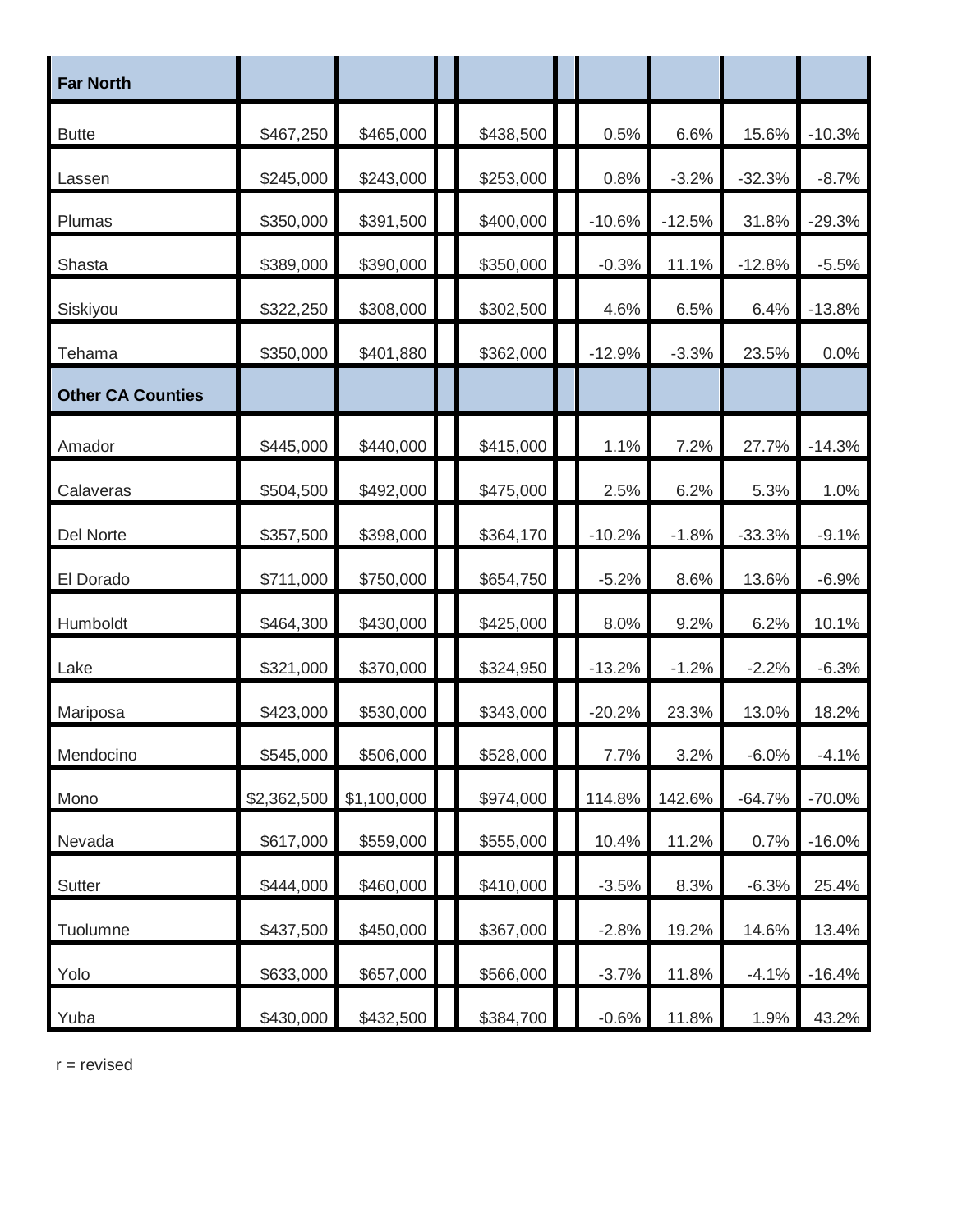## For release:

May 17, 2022

## **Rising interest rates and climbing home prices moderate California home sales in April as statewide median price sets another peak, C.A.R. reports**

- Existing, single-family home sales totaled 419,040 in April on a seasonally adjusted annualized rate, down 1.9 percent from March and down 8.5 percent from April 2021.
- April's statewide median home price was \$884,890, up 4.2 percent from March and up 8.7 percent from April 2021.
- Year-to-date statewide home sales were down 7.4 percent in April.

LOS ANGELES (May 17) – California home sales retreated in April as rising interest rates and higher home prices depressed housing demand even as the statewide median home price set another record for the second straight month, primarily due to strong sales at the top end of the market, the **[CALIFORNIA ASSOCIATION OF](http://www.car.org/)  [REALTORS](http://www.car.org/)**® (C.A.R.) said today.

Closed escrow sales of existing, single-family detached homes in California totaled a seasonally adjusted annualized rate of 419,040 in April, according to information collected by C.A.R. from more than 90 local REALTOR® associations and MLSs statewide. The statewide annualized sales figure represents what would be the total number of homes sold during 2022 if sales maintained the April pace throughout the year. It is adjusted to account for seasonal factors that typically influence home sales.

April's sales pace was down 1.9 percent on a monthly basis from 426,970 in March and down 8.5 percent from a year ago, when 458,170 homes were sold on an annualized basis. The month-to-month April sales decline is in line with the long-run change of -1.6 percent recorded between March and April. The annual sales drop, however, was the biggest decline in the last four months. On a year-to-date basis, sales were down 7.4 percent in April.

"As rates remain on the rise, the sense of urgency to buy is keeping the market highly competitive, especially since housing inventory continues to stay well below pre-pandemic levels," said C.A.R. President Otto Catrina, a Bay Area real estate broker and REALTOR® . "While we will likely see more listings come on to the market as we move further into the home-buying season, the housing shortage issue will likely persist throughout the rest of the year in major metropolitan areas, such as the Bay Area and the Southern California region."

California's median home price set another record in April at \$884,890 — surpassing the record of \$849,080 set just the previous month. The April price was 4.2 percent higher than the \$849,080 recorded in March and 8.7 percent higher than the \$814,010 recorded last April. The year-over-year increase was the smallest since June 2020 but was strong enough to establish a new peak price for the state. The month-to-month percent change was higher than the long run average of 2.3 percent recorded between a March and an April in the last 43 years.

A change in the mix of sales continues to play a role in statewide record-setting home prices as sales in high-priced markets remain stronger than their more affordable counterparts. The share of million-dollar home sales increased for the third consecutive month, reaching the highest level on record at 34.7 percent. Home sales priced below \$500,000, meanwhile, dipped again in April and hit the lowest level ever. Sales dropped by double-digits for price segments \$750,000 and below, while sales above \$2 million remained on the rise on a year-over-year basis. The shift in the mix of sales toward high-end homes is expected to persist in the upcoming months.

"California's housing market is moderating from the 12-year-high levels experienced in 2021, as higher mortgage interest rates and soaring home prices are starting to have an adverse impact on housing demand," said C.A.R. Vice President and Chief Economist Jordan Levine. "With April pending home sales recording the worst drop in two years, the affordability challenges that buyers have been encountering are materializing in recent sales trends, and further declines in housing demand could continue in the second half of the year."

Other key points from C.A.R.'s April 2022 resale housing report include:

 At the regional level, home sales in all major California regions declined from a year ago, with three of the five regions falling by double-digits on a year-over-year basis. The Central Coast region continued to have the biggest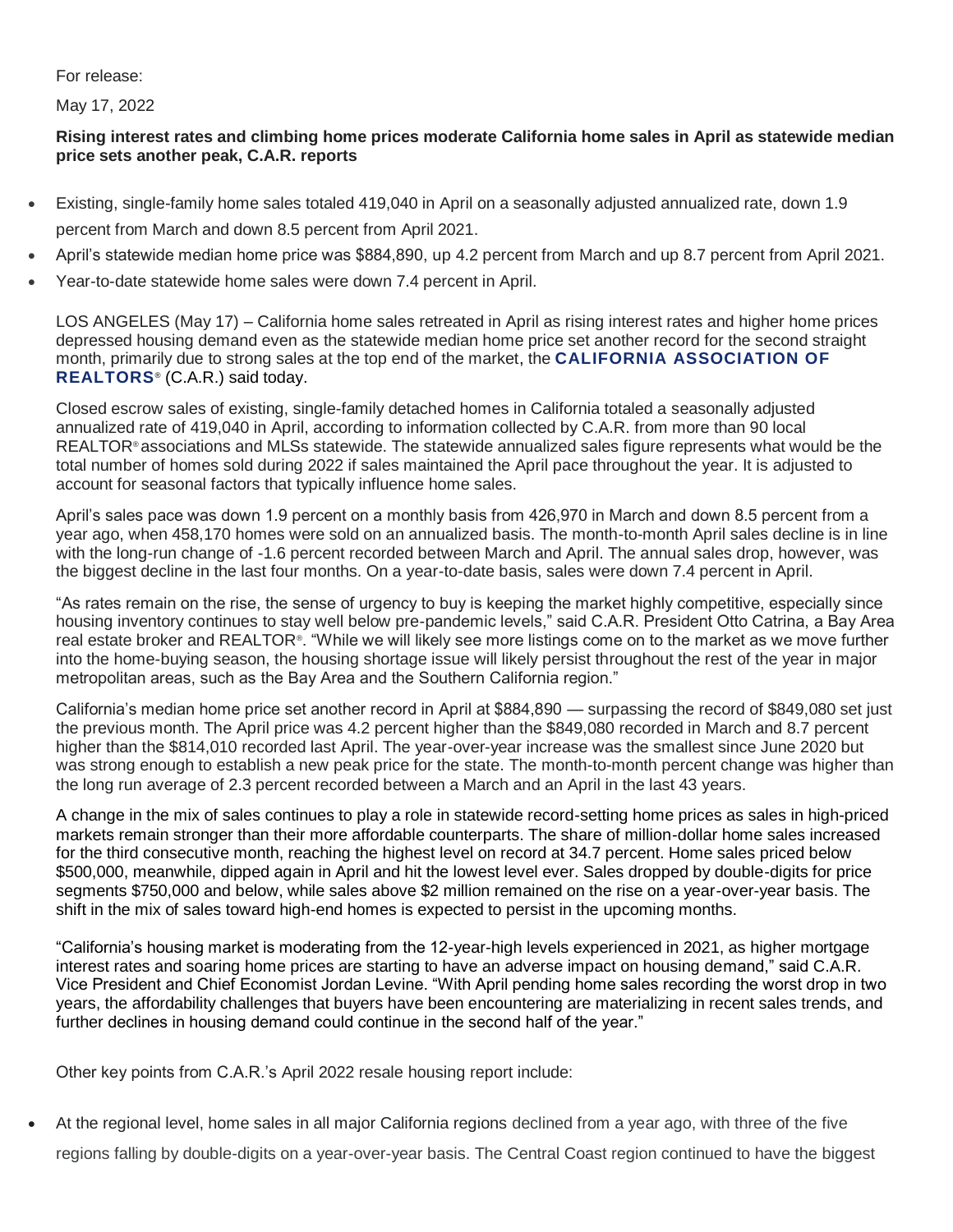decline of all regions in April, with sales dropping 21.3 percent from a year ago. Despite being down sharply from last year's unusually high level, April's sales in the Central Coast were only down 2.1 percent from the pre-pandemic average. The San Francisco Bay Area (-18.1 percent) and Southern California (-16.0 percent) were the other two major regions with sales declines exceeding 10 percent from a year ago.

- More than four in five of all counties tracked by C.A.R. experienced a sales decline from a year ago in April 2022, compared to nearly two in three the prior month. Sales in 29 California counties fell more than 10 percent from a year ago, with Mono dropping the most at 70.0 percent, followed by Glenn (-41.7 percent) and Plumas (-29.3 percent). Counties with a sales drop from last year decreased an average of -16.3 percent in April. Only nine counties recorded a sales increase on a year-over-year basis in April, compared to 19 counties in March. Yuba (43.2 percent) had the largest sales growth from last year, followed by Sutter (25.4 percent) and Mariposa (18.2 percent). Through the first four months of 2022, Plumas had the biggest year-to-date sales decline, registering -31.0 percent, while Yuba (+61.3 percent) had the best sales performance of all counties.
- At the regional level, home prices in all major California regions, except the Far North continued to surge from last year by double-digits, with three of them reaching a new record high in April. The San Francisco Bay Area recorded the highest year-over-year price growth with an increase of 15.9 percent, followed by the Central Valley (14.9 percent), the Central Coast (13.4 percent), Southern California (11.7 percent), and the Far North (8.9 percent).The Central Coast and the Far North were the only regions that did not post a new record median price in April.
- At the county level, home prices continued to rise across the state, with 26 counties in California setting new record median highs in April. Forty-five out of 51 counties tracked by C.A.R. recorded a price increase in April, with 33 of them rising 10 percent or more from a year ago. Mono had the biggest year-over-year gain in median price at 142.6 percent, followed by Marin (31.2 percent) and Mariposa (23.3 percent). The median price in six counties dipped from last year, with Plumas dropping the most at -12.5 percent, followed by Glenn (-7.0 percent) and Tehama (-3.3 percent).
- The overall housing supply condition in California improved in April, with the statewide Unsold Inventory Index (UII) inching up slightly from last month and from the same month a year ago. The number of active listings surged more than 20 percent on a year-over-year basis and recorded the highest yearly growth in properties for sale since January 2019. Active listings in April climbed to the highest level in seven months
- Forty of the 51 counties tracked by C.A.R. recorded an increase in active listings on a year-over-year basis in April, compared to 36 counties in March. For the second straight month, Yuba had the biggest increase in homes on the market with a jump of 176.7 percent in growth in active listings from last April. Sutter (108.7 percent) and Glenn (100.0 percent) were the other two counties that also experienced triple-digit annual increases in active listings. On the other hand, eight counties came in short on properties on the market when compared to the same month of last year, with Sonoma dropping the most at -26.2 percent, followed by Mono (-23.3 percent) and Lassen (-21.6 percent).
- The median number of days it took to sell a California single-family home was 8 days in April and 7 days in April 2021.